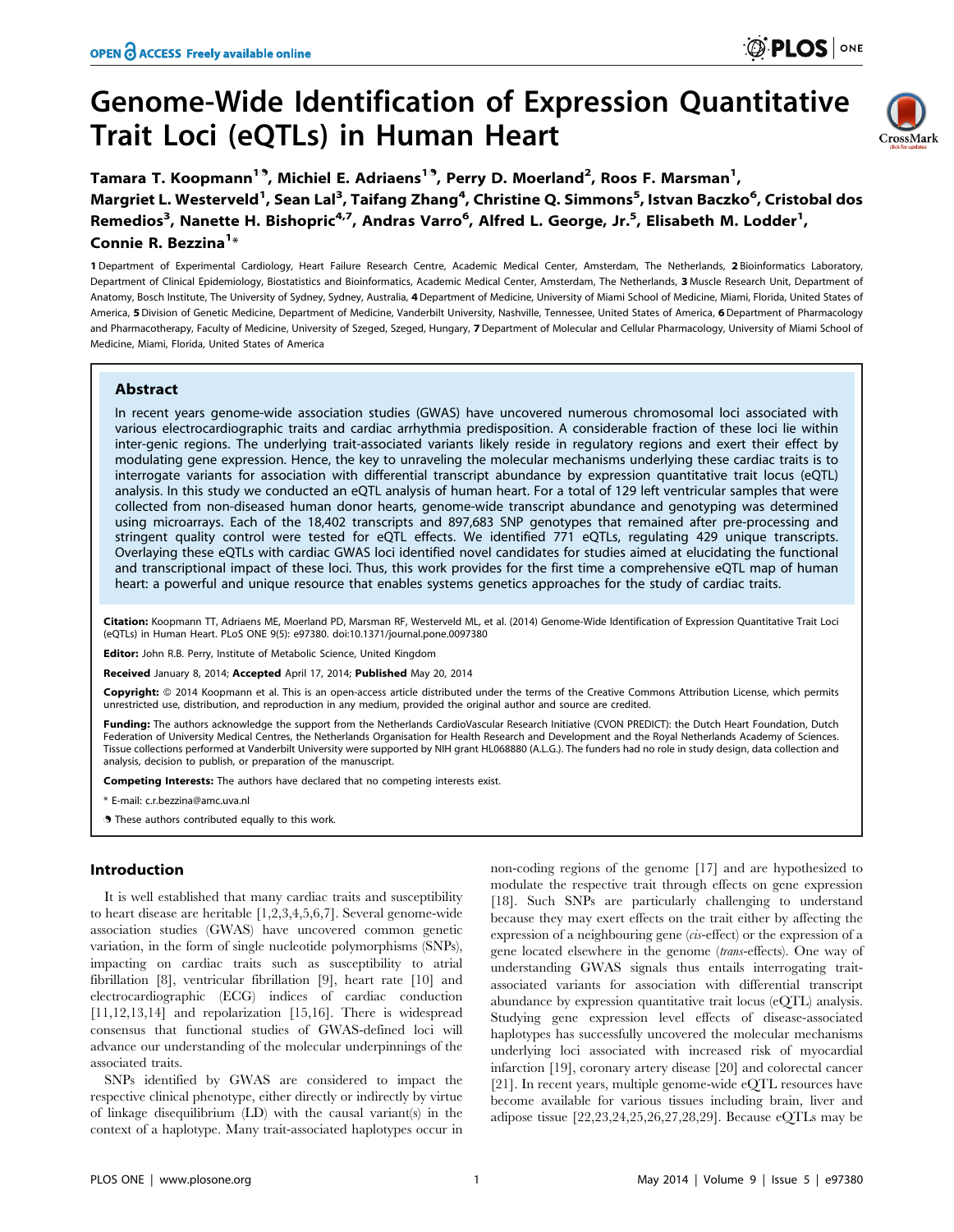

Figure 1. Overview plots for top ciseQTLs. An overview of the 4 most significant cis eQTLs: rs11150882 with C17orf97 (panel A), rs11158569 with CHURC1 (panel B), rs2779212 with ZSWIM7 (panel C) and rs2549794 with ERAP2 (panel D). On the left of each panel, box-and-whisker plots of mRNA levels for all genotypes. On the right, mean and standard-error plots of mRNA levels for all genotypes are illustrated. Right upper corner gives the association p-value and the gene name. doi:10.1371/journal.pone.0097380.g001

tissue-specific, a similar resource for human heart is anticipated to have great value [23,29,30,31].

To this end, we have generated a human heart eQTL resource by genome-wide genotyping and determination of transcript abundance in 129 human donor heart samples. We subsequently overlaid previously identified cardiac trait GWAS signals with the identified eQTLs to identify candidate causal genes for the effects at these GWAS loci. This work provides an eQTL map of human heart, a resource that is likely to play an important role in furthering our understanding of the mechanisms associated with loci identified in GWAS on cardiac traits.

## Results

#### General design of study

We collected left ventricular samples from 180 non-diseased human hearts of unrelated organ donors whose hearts were explanted to obtain pulmonary and aortic valves for transplant surgery or explanted for heart transplantation but not used due to logistical reasons (e.g. no tissue-matched recipient was available). The subjects were assumed to be mainly of Western European descent. mRNA and DNA were isolated according to standard procedures. Transcript abundance was measured using the HumanHT-12 v4.0 whole genome array (Illumina) and genotyping was carried out using the HumanOmniExpress genome-wide SNP arrays (Illumina).

## Data preprocessing and normalization

Gene transcript abundance: Of the 47,231 transcripts whose expression levels were measured on the array, only those that were expressed above background level and for which the probe sequence mapped unambiguously to the genome and did not contain common SNPs, were used in further analyses. This procedure left 18,402 transcripts for eQTL analysis. Model-based background correction and normalization across arrays and transcripts was performed to correct for technical variance present in gene expression levels. A total of 162 arrays passed the standardized microarray gene expression quality control.

Genotyping: Manhattan distance clustering and principal component analysis of the genotype data of 154 samples that were successfully genotyped, revealed 13 genetic outliers (Figure S1). To ensure a genetically homogenous group for further analysis, samples pertaining to these clusters were removed. An additional 12 samples were removed due to low call rate  $(< 95\%$ ), high proportion of alleles identical-by-state  $(>\!95\%)$ , or extreme heterozygosity (FDR 1%). Only SNPs with a minor allele frequency (MAF) higher than 0.15 were considered in eQTL analysis. This cutoff was chosen to ensure sufficient power to detect eQTLs within a broad range of effect sizes (Figure S2). Imputation was performed using the HAPMAP Phase III data (see Materials & Methods for details). This left 129 samples (74 male, 55 female; age  $41\pm14$ ), 18,402 transcripts and 897,683 SNPs for eQTL analysis.

## Genome-wide eQTL mapping

Each of the measured transcripts was tested for association with all SNPs using linear modeling, taking age, sex and clinical/ university center as covariates. We thus identified 6402 significant eQTLs (FDR  $\leq 0.05$ ). To remove redundant signals and identify independent expression-controlling loci, we performed linkagedisequilibrium (LD)-pruning. For this we grouped SNPs exhibiting LD  $(r^2>0.6)$  into clusters, revealing 771 independent loci regulating 429 unique transcripts. These results are comparable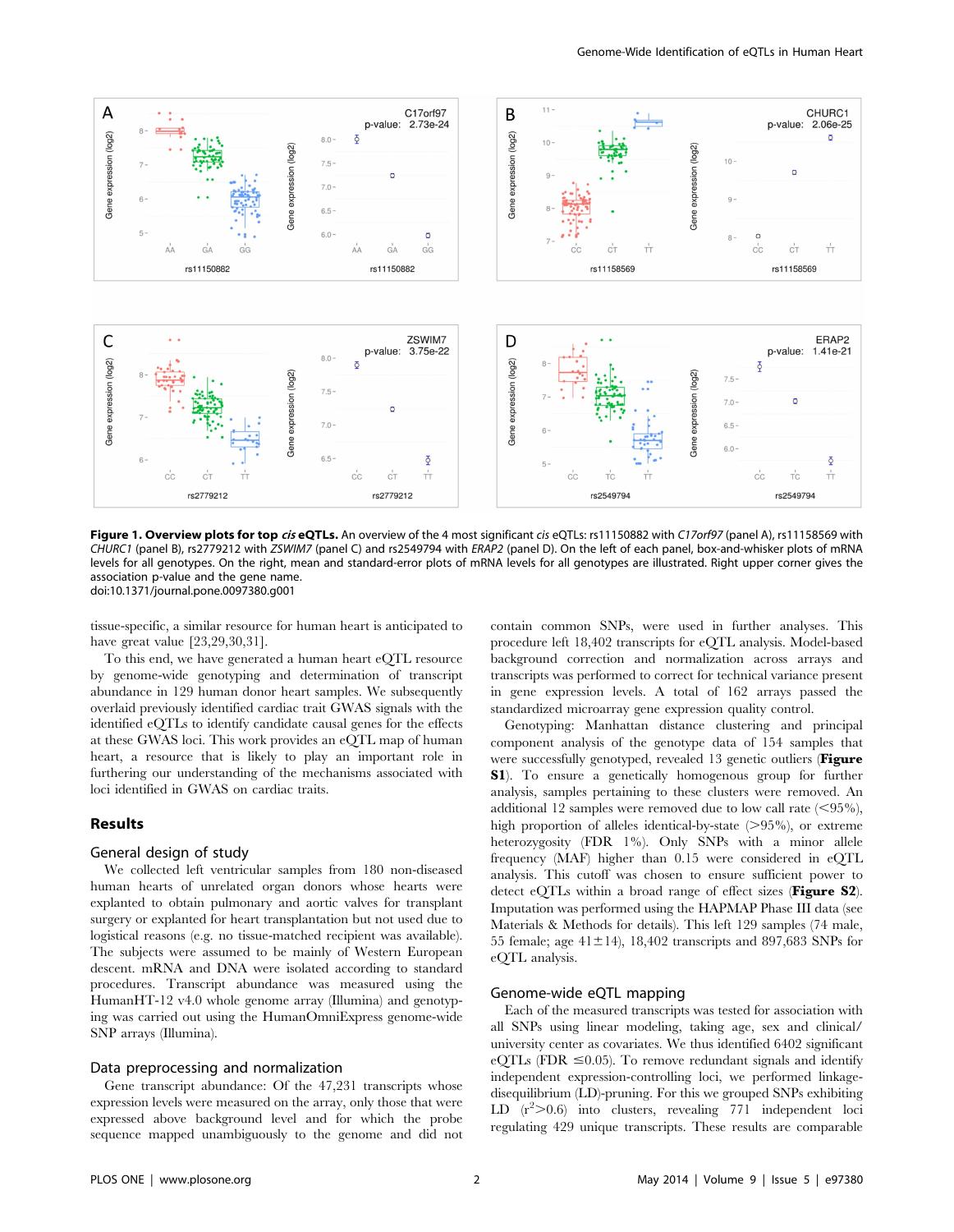| )<br>)<br>;                                                                                                              |  |
|--------------------------------------------------------------------------------------------------------------------------|--|
|                                                                                                                          |  |
|                                                                                                                          |  |
|                                                                                                                          |  |
|                                                                                                                          |  |
|                                                                                                                          |  |
|                                                                                                                          |  |
|                                                                                                                          |  |
|                                                                                                                          |  |
| ı                                                                                                                        |  |
| i<br>i                                                                                                                   |  |
|                                                                                                                          |  |
| ì                                                                                                                        |  |
|                                                                                                                          |  |
| ֖֧ׅ֧ׅ֧֦֧֧ׅ֧֧֧֧ׅ֧֧֧֧֦֧֧֧֦֧֧֧֧֪ׅ֧֚֚֚֚֚֚֚֚֚֚֚֚֚֚֚֚֚֚֚֚֚֚֚֚֚֚֡֝֝֝֝֝֝֝֓֝֝֓֝֓֝֝֓֝֝֬֝֝֝֝֝<br>֧֪֧֪֧֪֧֧֧֧֧֧֧֧֧֧֧֧֧֧֧֧֧֧֧֧֧֧֧֧֧֧֚֝ |  |
|                                                                                                                          |  |
|                                                                                                                          |  |
|                                                                                                                          |  |
|                                                                                                                          |  |
|                                                                                                                          |  |
|                                                                                                                          |  |
|                                                                                                                          |  |
|                                                                                                                          |  |
|                                                                                                                          |  |
| 3<br>$\overline{\mathsf{P}}$                                                                                             |  |

| Illumina Probe<br>ID            | ILMN_1798177       | ILMN_1707137      | ILMN_3298167    | ILMN_1743145      | ILMN_1778488             | ILMN_3285785                     | ILMN_3236498      | ILMN_3298400   | ILMN_1811301             | ILMN_1795336             | ILMN_3272768               | ILMN_1730054   | ILMN_3244439                     | LMN_1807074                      | ILMN_1754421   | LMN_1679194                      | ILMN_1808677   | ILMN_1810233             | ILMN_2206500   | LMN_3290019       | ILMN_1754501      | LMN_1794522                      | ILMN_3232696  | LMN_1651850    | ILMN_2214278      | LMN_1736184              | LMN_1694479    | <b>ILMN_1720059</b> | ILMN_1730054    | ILMN_3244439                     | ILMN_1754421   | ILMN_1653794 | ILMN_3298400    | LMN_1719064    |
|---------------------------------|--------------------|-------------------|-----------------|-------------------|--------------------------|----------------------------------|-------------------|----------------|--------------------------|--------------------------|----------------------------|----------------|----------------------------------|----------------------------------|----------------|----------------------------------|----------------|--------------------------|----------------|-------------------|-------------------|----------------------------------|---------------|----------------|-------------------|--------------------------|----------------|---------------------|-----------------|----------------------------------|----------------|--------------|-----------------|----------------|
| Relative top SNP                |                    |                   | downstream      |                   |                          |                                  |                   |                |                          | downstream               |                            | downstream     |                                  | downstream                       | downstream     | downstream                       |                |                          |                |                   |                   |                                  | downstream    |                |                   |                          |                |                     | downstream      |                                  | downstream     | downstream   | downstream      |                |
| position<br>Distance top SNP to | inside             | upstream          |                 | inside            | inside                   | inside                           | inside            | inside         | inside                   |                          | upstream                   |                | upstream                         |                                  |                |                                  | upstream       | upstream                 | upstream       | upstream          | inside            | upstream                         |               | upstream       | inside            | upstream                 | inside         | inside              |                 | upstream                         |                |              |                 | inside         |
| gene                            | $\circ$            | $-470$            | 3220            | $\circ$           | $\circ$                  | $\circ$                          | $\circ$           | $\circ$        | $\circ$                  | 966                      | $-3151$                    | 63935          | $-9879$                          | 61738                            | 7163           | 417240                           | $-961700$      | $-315496$                | $-34319$       | $-34601$          | $\circ$           | $-2121$                          | 4528          | $-922$         | $\circ$           | $-12112$                 | $\circ$        | $\circ$             | 83875           | $-16762$                         | 105935         | 197205       | 47991           | $\circ$        |
| $-50$<br>MAF                    | 0.24               | 0.29              | 0.44            | 0.42              | 0.17                     | 0.38                             | 0.38              | 0.16           | 0.40                     | 0.45                     | 0.23                       | 0.45           | 0.42                             | 0.42                             | 0.28           | 0.37                             | 0.37           | 0.37                     | 0.37           | 0.36              | 0.42              | 0.39                             | 0.22          | 0.37           | 0.33              | 0.36                     | 0.18           | 0.24                | 0.39            | 0.39                             | 0.27           | 0.48         | 0.21            | 0.26           |
| eQTL<br>beta                    | 1.50               | 1.11              | $-0.70$         | 1.06              | $-0.87$                  | $-1.70$                          | 0.69              | $-1.37$        | $-0.60$                  | $-0.74$                  | 1.01                       | $-2.04$        | 0.47                             | 0.17                             | $-0.63$        | $-1.41$                          | $-1.21$        | $-0.98$                  | $-0.67$        | 0.46              | 0.61              | 0.34                             | $-0.92$       | 0.20           | $-0.47$           | $-0.65$                  | 0.42           | $-0.52$             | $-2.25$         | 0.49                             | $-0.59$        | $-0.54$      | $-1.02$         | 0.55           |
| Major<br>allele                 | $\cup$             | G                 | U               | $\vdash$          | ⋖                        | $\cup$                           | $\prec$           | $\prec$        | $\prec$                  | ಀ                        | $\vdash$                   | $\prec$        | $\vdash$                         | $\vdash$                         | ⋖              | ⋖                                | ⋖              | $\prec$                  | ⋖              | $\prec$           | $\prec$           | $\prec$                          | ⋖             | U              | ⋖                 | U                        | $\cup$         | U                   | ⋖               | $\prec$                          | $\cup$         | $\cup$       | $\cup$          | U              |
| Minor<br>allele                 |                    | ⋖                 | ۳               | U                 | ں                        | $\vdash$                         | U                 | U              | ں                        | $\prec$                  | U                          | U              | $\cup$                           | $\cup$                           | ں              | U                                | G              | U                        | G              | U                 | G                 | U                                | G             | $\prec$        | G                 | ⋖                        | ⋖              | ⋖                   | ں               | O                                | ⋖              |              | ⋖               | ⋖              |
| eQTL p-<br>value                | 2.06E-25           | 2.73E-24          | 3.75E-22        | $1.41E-21$        | 4.44E-20                 | $1.74E-19$                       | 2.36E-19          | 2.83E-19       | $1.45E-18$               | 2.78E-18                 |                            | 1.10E-17       | 3.57E-15                         | 9.86E-06                         | 1.43E-17       | 7.49E-17                         | 2.25E-16       | $3.64E-14$               | 5.77E-11       | 8.22E-16          | $1.06E-15$        | 1.39E-15                         | 2.00E-15      | 4.43E-15       | 8.79E-15          | $1.21E-14$               | $1.95E-14$     | 2.14E-14            | $3.05E-14$      | 5.74E-12                         | $3.71E-14$     | 4.41E-14     | $6.04E-14$      | $1.00E-13$     |
| Gene symbol                     | CHURC <sub>1</sub> | C17orf97          | ZSWIM7          | ERAP <sub>2</sub> | WDR41                    | PEBP <sub>1</sub>                | LOC253039         | SVIL           | <b>INPPSE</b>            | PTER                     | HSPC157/LINC00339 8.56E-18 | GSTTI          | DTL                              | MIF                              | <b>VDUFAF1</b> | UGT2B7                           | <b>JGT2B17</b> | UGT2B11                  | UGT2B4         | RPS26/L/P10       | $C2$ orf74        | EIF5A                            | DHFR          | RPS16          | ANKRD32           | GSTM3                    | WDR18          | HMBOX1              | GSTT1           | 200I                             | <b>NDUFAF1</b> | C6orf160     | <b>ZVIL</b>     | KCTD10         |
| strand<br>Gene                  | $\qquad \qquad +$  | $\qquad \qquad +$ | I               | $^{+}$            | $\overline{\phantom{a}}$ | $\begin{array}{c} + \end{array}$ | $\qquad \qquad +$ | -1             | $\overline{\phantom{a}}$ | $\qquad \qquad +$        | $\qquad \qquad +$          | $\mathbf{I}$   | $\begin{array}{c} + \end{array}$ | $\begin{array}{c} + \end{array}$ | $\vert$        | $\begin{array}{c} + \end{array}$ | Т              | $\overline{\phantom{a}}$ | $\mathsf{I}$   | $\qquad \qquad +$ | $\qquad \qquad +$ | $\begin{array}{c} + \end{array}$ |               | $\overline{1}$ | $\qquad \qquad +$ | $\mathsf{I}$             | $^{+}$         | $^{+}$              | $\mathsf{I}$    | $\begin{array}{c} + \end{array}$ | $\mathsf{I}$   | л.           |                 |                |
| Gene TSS<br>position            | 65381079           | 260118            | 15903006        | 96211644          | 76788332                 | 118573870                        | 123605320         | 30024730       | 139334256                | 16478942                 | 22351707                   | 24384284       | 24309026                         | 24236565                         | 41694658       | 69962193                         | 69434245       | 70080449                 | 70361626       | 56435686          | 61372243          | 7210318                          | 79950800      | 39926618       | 93954391          | 110283660                | 984328         | 28747911            | 24384284        | 24309026                         | 41694658       | 86388451     | 30024730        | 109915155      |
| position<br>SNP                 | 65400069           | 259648            | 15876655        | 96244549          | 76728085                 | 118583232                        | 123610288         | 29778270       | 139323311                | 16556710                 | 22348556                   | 24312204       | 24299147                         | 24299147                         | 41672384       | 70395945                         | 70395945       | 70395945                 | 70395945       | 56401085          | 61376463          | 7208197                          | 79917517      | 39927540       | 94001476          | 110295772                | 989730         | 28909523            | 24292264        | 24292264                         | 41573612       | 86189520     | 29698286        | 109886603      |
|                                 | $\overline{4}$     | $\overline{1}$    | $\overline{17}$ | LN.               | $\sqrt{2}$               | $\tilde{c}$                      | ō                 | $\overline{a}$ | ō                        | $\overline{\phantom{0}}$ | $\overline{\phantom{0}}$   | $\overline{2}$ | 22                               | $\overline{2}$                   | $\frac{5}{5}$  | 4                                | 4              | 4                        | 4              | $\approx$         | $\sim$            | $\overline{1}$                   | $\sqrt{2}$    | $\overline{0}$ | 5                 | $\overline{\phantom{0}}$ | $\overline{0}$ | ${}^{\infty}$       | 22              | $\overline{2}$                   | 15             | $\circ$      | $\overline{10}$ | $\overline{c}$ |
| cluster Top SNP ID Chr.         | rs11158569         | rs11150882        | rs2779212       | rs2549794         | rs335632                 | rs1051470                        | rs4837796         | rs12358834     | rs8413                   | rs7909832                | rs11586488                 | rs4822466      | rs5742303                        | rs5742303                        | rs7168431      | rs1603117                        | rs1603117      | rs1603117                | rs1603117      | rs10876864        | rs720201          | rs4796398                        | rs1222809     | rs530411       | rs10051931        | rs1887547                | rs2240147      | rs10088428          | rs113413        | rs113413                         | rs9568         | rs4431401    | rs11007559      | rs6663         |
| $\mathsf{P}$                    |                    | $\sim$            | $\sim$          | 4                 | $\sqrt{2}$               | $\circ$                          | $\overline{z}$    | ${}^{\circ}$   | G                        | $\overline{c}$           | $\equiv$                   | 51             | 12                               | $\overline{a}$                   | $\frac{3}{2}$  | $\overline{4}$                   | $\overline{4}$ | $\overline{4}$           | $\overline{4}$ | 15                | $\frac{6}{2}$     | F                                | $\frac{8}{2}$ | $\overline{6}$ | $\overline{c}$    | $\overline{2}$           | $\overline{2}$ | $23\,$              | $\overline{24}$ | $\overline{24}$                  | 25             | 26           | 27              | 28             |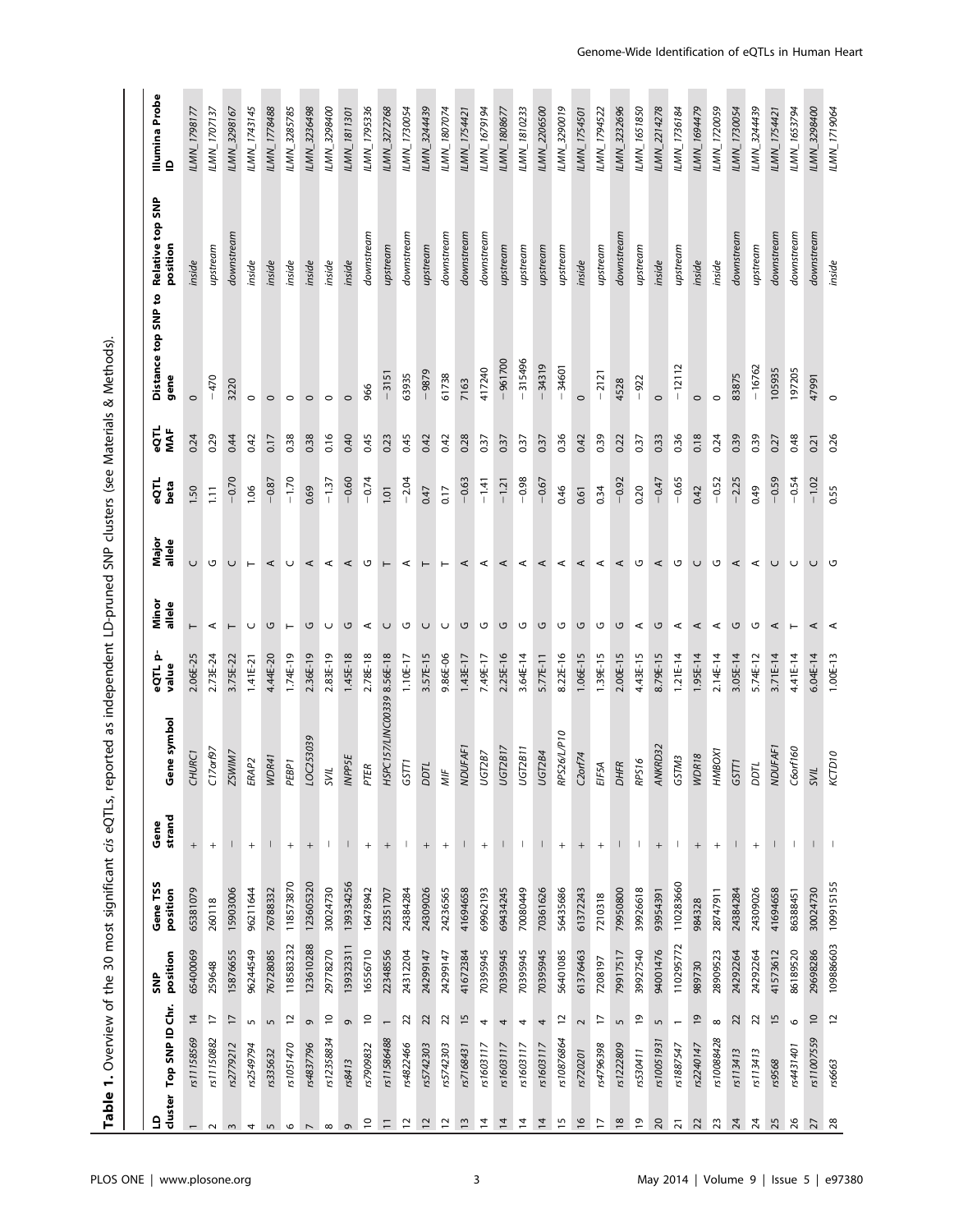|   | cluster Top SNP ID Chr. position                                                                                  | e<br>S | Gene TSS<br>position | strand<br>Gene | Gene symbol                  | eQTL p-Minor<br>value allele | Major<br>allele | eQTL<br>beta | פסדו<br>אאד     | Distance top SNP to Relative top SNP<br>gene                                                                               | position   | Illumina Probe<br>$\mathbf{r}$ |
|---|-------------------------------------------------------------------------------------------------------------------|--------|----------------------|----------------|------------------------------|------------------------------|-----------------|--------------|-----------------|----------------------------------------------------------------------------------------------------------------------------|------------|--------------------------------|
|   | rs2395943 6 42940673 42946981                                                                                     |        |                      |                | PEX6                         | $1.05E-13$ A                 |                 |              | $-0.660043$     |                                                                                                                            | inside     | LMN_1683279                    |
| ສ | rs11800014 1                                                                                                      |        | 22414070 22351707    |                | HSPC157/LINC00339 2.04E-13 A |                              |                 |              | 0.97 0.16 56355 |                                                                                                                            | downstream | ILMN_3272768                   |
|   | The MAF and beta (effect size per copy of the minor allele) for the most<br>doi:10.1371/journal.pone.0097380.t001 |        |                      |                |                              |                              |                 |              |                 | significant SNP of each cluster is listed. LD = linkage disequilibrium, TSS = transcription start site, Chr. = chromosome. |            |                                |

to eQTL studies in other non-diseased tissues of similar sample size [22,23,24,28,29].

Of these 771 eQTLs, 770 were cis-eQTLs for 428 unique transcripts (p<2.82×10<sup>-5</sup>; FDR  $\leq$ 0.05), where the associated SNPs lie within 1 Mb of the transcriptional start site (TSS) of the cognate transcript. For the four most significant cis-eQTLs, boxand-whisker plots and mean-standard-error plots for the individual genotypes are given in Figure 1. An overview of the most significant  $\cos$ -eQTLs is given in **Table 1** and the complete results are given in supplemental Table S1.

Of the independent significant eQTLs, one was found to be in trans (p $\leq$ 2.12 $\times$ 10<sup>-11</sup>; FDR  $\leq$ 0.05), with the expression of LOC644936 located on chromosome 5 being seemingly modulated by an eQTL (rs852423) on chromosome 7. However, as  $LOG644936$  is a known pseudogene of  $ACTB$  and rs852423 is located within *ACTB*, we cannot rule out the possibility that rs852423 is in fact a cis eQTL for ACTB rather than a trans eQTL for LOC644936. Using BLAST to align the microarray probe sequence of  $LOC644936$  to the human transcriptome uncovered a partial match with ACTB in addition to a 100% match with LOC644936.

#### Integration of eQTL data with cardiac GWAS loci

In order to provide candidate genes for the reported heartrelated GWAS loci, we listed the 102 SNPs previously associated with a cardiac trait at genome-wide statistical significance ( $p_{\text{swas}} \leq$  $5\times10^{-8}$ ), representing 74 independent loci (LD-pruned with  $r^2$ > 0.6, see Materials & Methods). These corresponded to loci associated with ventricular fibrillation/sudden cardiac death, atrial fibrillation, heart rate, PR interval, QRS duration and QTc interval. Of these, the 64 SNPs that displayed a MAF of 15% or higher in the eQTL sample were overlaid with the eQTL data to identify transcripts under genetic regulation by these loci. All GWAS SNPs were tested for association with transcript levels of all 18,402 transcripts in this study. We identified a cis association between rs9912468, a modulator of QRS duration [12] with the level of expression of the PRKCA transcript at genome-wide statistical significance ( $p = 2.90 \times 10^{-9}$ , see Figure 2A). Besides PRKCA, no other GWAS SNP displayed an eQTL association pvalue that passed the stringent Bonferroni-corrected p-value threshold (p<0.05/64 SNPs  $\times$ 18,402 transcripts  $\sim 4\times10^{-8}$ ). A total of 34 SNPs were associated with the transcript level of a gene at a p $\leq 0.05$  (Table 2). Among these, rs8049607, a modulator of QTc-interval [16] was found to be associated in cis with the transcript level of  $LITAF$  (p $\leq 5 \times 10^{-4}$ , Figure 2C), and rs7612445 and rs6882776, both associated with heart rate [10] were associated in *cis* with the transcript levels of  $GNB4$  ( $p < 2 \times 10^{-4}$ , Figure 2B) and  $NKX2-5$  (p $\leq 6\times10^{-3}$ , Figure 2D), respectively. The number of nominal associations for the 64 cardiac traitassociated SNPs tested represents a more than 7-fold enrichment  $(p<0.05$ , see Materials & Methods) compared to a random selection of 64 variants from the entire set of SNPs used in eQTL analysis.

## **Discussion**

We conducted a genome-wide eQTL analysis in 129 samples of normal human myocardium, identifying genetic variation regulating gene expression in human heart and uncovering 771 genome-wide significant independent eQTLs. This resource, heretofore unavailable in human heart will contribute to advancing our understanding of the genetic mechanisms underlying loci associated with cardiac traits. All but one of the eQTLs identified were cis eQTLs. Other eQTL studies have identified only few trans eQTLs [22,24,28,29], illustrating the general

Table 1. Cont.

Table 1. Cont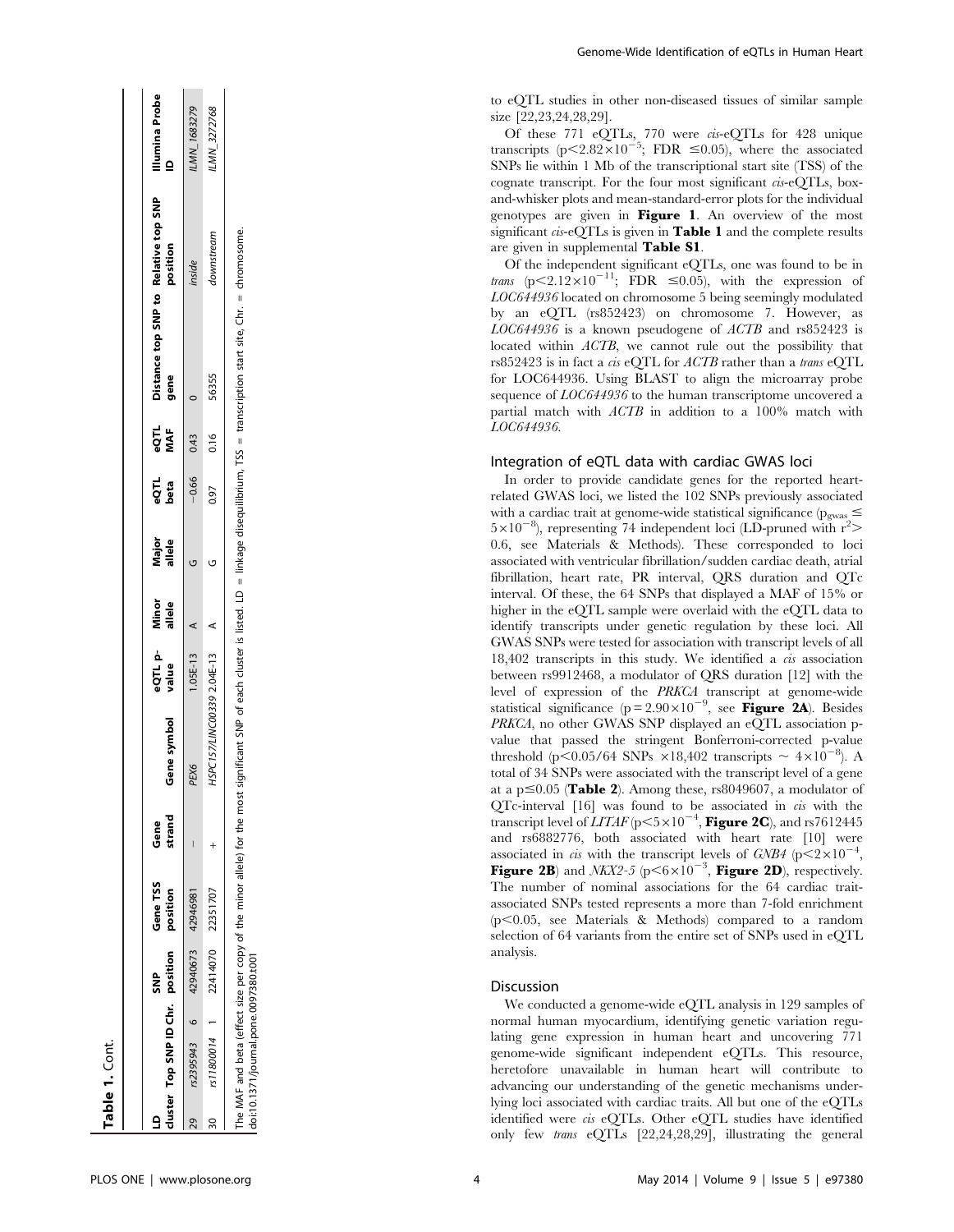

Figure 2. eQTL overview plots for 4 cardiac trait GWAS candidate genes. An overview of 4 GWAS cis eQTLs: rs9912468 with PRKCA (panel A), rs7912445 with GNB4 (panel B), rs8049607 with LITAF (panel C) and rs6882776 with NKX2-5 (panel D). On the left of each panel, box-and-whisker plots of mRNA levels for all genotypes. On the right, mean and standard-error plots of mRNA levels for all genotypes are illustrated. Right upper corner gives the association p-value and the gene name. doi:10.1371/journal.pone.0097380.g002

difficulty of detecting trans-regulatory variants in eQTL studies [31,32]. Based on larger eQTL studies in other tissues  $[22,24,25,26,29]$  as many as 4000 independent cardiac *cis* eQTLs are expected to be present, hence the results presented here are a subset of this theoretical complete set of cardiac eQTLs.

In recent years, many novel loci associated with a number of cardiac traits, including cardiac arrhythmia and ECG indices, have been discovered. However, the identification of (novel) genes at these loci has lagged behind. The availability of a cardiac eQTL resource is likely to aid in the dissection of these loci by providing a means of prioritizing candidate genes for follow-up functional studies. Indeed, our current findings already provide candidate genes for a number of these loci (Table 2). One such example is the PRKCA gene for the effect observed on QRS duration for the rs9912468-tagged haplotype on chromosome 9. PRKCA encodes protein kinase C alpha, a fundamental regulator of cardiac contractility and  $Ca^{2+}$  handling in cardiomyocytes [33]. The mechanism by which it regulates QRS duration is unknown. Other candidates include the LITAF gene (encoding lipopolysaccharide-induced TNF factor) for the rs8049607-tagged haplotype associated with QTc-interval and the GNB4 gene (encoding guanine nucleotide binding protein) for the rs7612445-tagged haplotype associated with heart rate. None of these eQTLs (for PRKCA, LITAF and GNB4) have been previously identified in noncardiac tissues.

The utility of this approach is further evidenced by the fact that the 64 GWAS SNPs were enriched in nominally significant eSNPs as compared to a random selection of 64 variants from the entire set of SNPs used in eQTL analysis. Such an enrichment was reported before for GWAS loci in general based on eQTLs identified in lymphoblastoid cell lines from HAPMAP samples [18].

The eQTLs we identified represent an enriched set of highly relevant candidates to test in future studies for association with cardiac traits and disease. Among the highly significant eQTLs listed in Table 1, at least two SNPs could also be interesting from a pharmacogenetic point of view. One is rs1222809 which was found to be strongly associated with the expression level of the DHFR gene encoding dihydrofolate reductase, a putative target of the drug methotrexate. Of note previous studies have provided evidence that rs1650697, which is in complete LD with rs1222809, may be associated with adverse events to methotrexate in patients with rheumatoid arthritis [34,35]. The other potentially interesting eQTL from a pharmacogenetic point of view is rs4822466 which was found to be highly associated with the expression of GSTT1, a gene encoding the liver detoxifying enzyme Glutathione Stransferase T1.

The eQTLs we identified are expected to be enriched in the regulatory regions of the genome such as promoter regions, enhancers and transcription factor binding sites [36]. Recent work has begun to uncover these relationships for adult human heart [37]. However, formal testing for enrichment of eQTLs in the known regulatory regions [37] did not provide statistically significant enrichment (data not shown). At least in part, this may be due to the limited number of eQTLs we have identified.

A limitation of the presented study concerns the fact that not all transcripts have been tested for eQTL effects. Transcripts that were expressed below the (array-based) detection level or for which probe design was not optimal could not be tested. Conversely, not all haplotypes in the genome were tested as for instance we only tested SNPs with a MAF higher than 0.15. Furthermore, our sample size and therefore statistical power was limited, preventing the identification of eQTLs of smaller effect and trans eQTLs. The interpretation of the data concerning SNPs from GWAS presented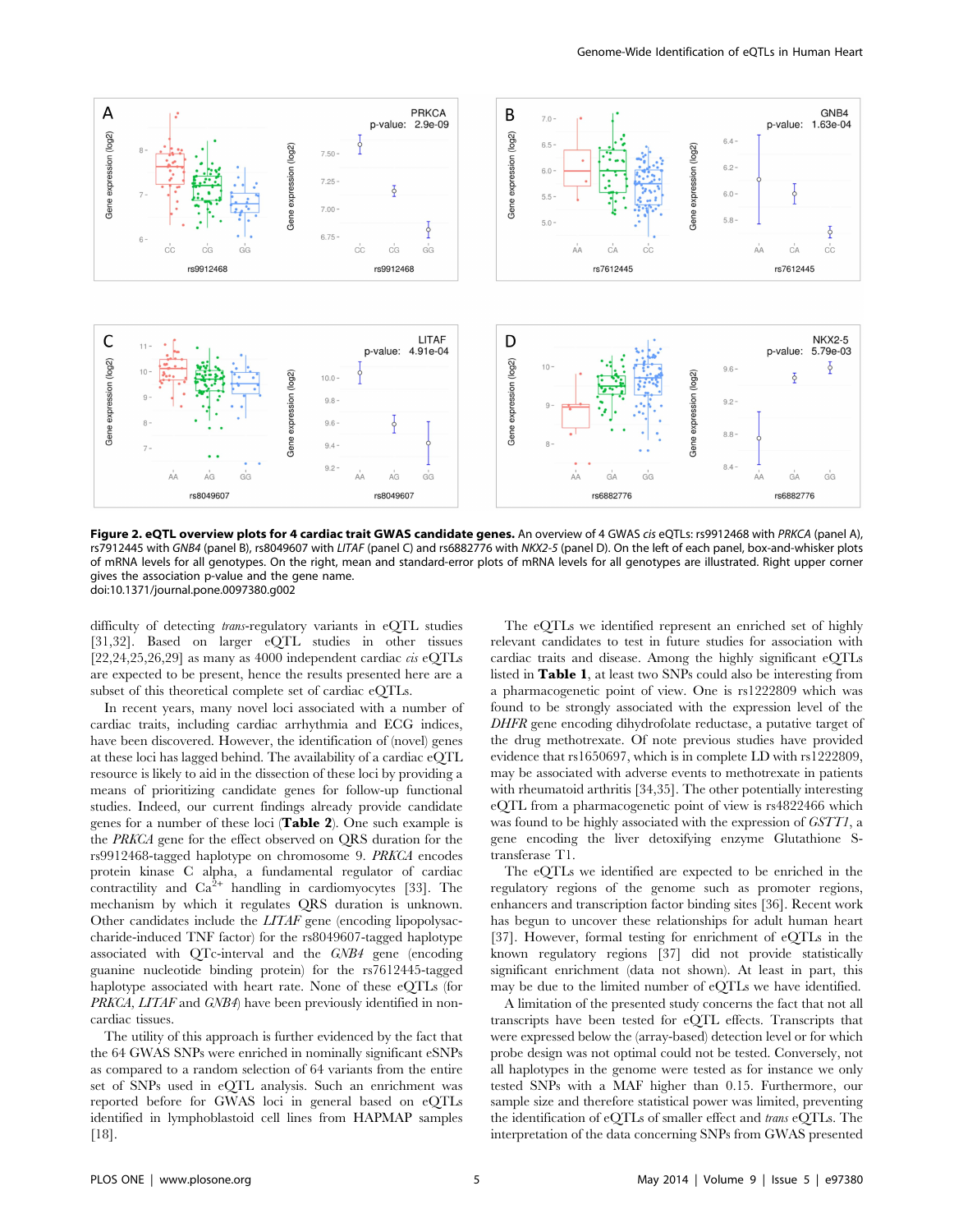|                          |            |                          |                 | Ë<br>ಕೆ<br>Table 2. Look-up of SNPs from cardiac GWAS in eQTL |                     |                 |                |                 |                     |                                          |                                 |              |
|--------------------------|------------|--------------------------|-----------------|---------------------------------------------------------------|---------------------|-----------------|----------------|-----------------|---------------------|------------------------------------------|---------------------------------|--------------|
|                          |            |                          |                 |                                                               |                     |                 |                |                 |                     |                                          |                                 |              |
| LD cluster               | š          | ຮ້                       | Position<br>ŠNP | eQTL gene TSS<br>position                                     | eQTL Gene<br>Symbol | p-value<br>eQTL | eQTL<br>beta   | <b>eQTL MAF</b> | GWAS trait          | Reported GWAS<br>candidate gene          | Candidate gene<br>was measured  | References   |
|                          | rs9912468  | 17                       | 64318357        | 64298926                                                      | PRKCA               | 2.90E-09        | $-0.37$        | 0.45            | QRS duration        | PRKCA                                    | $\succ$                         | $[12]$       |
| $\overline{\phantom{0}}$ | rs9912468  | F                        | 64318357        | 65241319                                                      | <b>HELZ</b>         | 1.08E-02        | $-0.16$        | 0.45            | QRS duration        | PRKCA                                    | $\succ$                         | idem         |
| $\sim$                   | rs7612445  | $\sim$                   | 179172979       | 179169371                                                     | GNB4                | 1.63E-04        | 0.28           | 0.20            | Heart rate          | GNB4                                     | $\succ$                         | $[10]$       |
|                          | rs7612445  | $\,$ $\,$                | 179172979       | 179280708                                                     | ACTL6A              | 2.69E-02        | $\overline{5}$ | 0.20            | Heart rate          | GNB4                                     | $\succ$                         | idem         |
| $\sim$ $\sim$            | rs7612445  | $\mathsf{c}$             | 179172979       | 178866311                                                     | <b>PIK3CA</b>       | 3.77E-02        | $-0.11$        | 0.20            | Heart rate          | GNB4                                     | $\succ$                         | idem         |
| $\mathsf{S}$             | rs8049607  | $\frac{6}{2}$            | 11691753        | 11681322                                                      | <b>LITAF</b>        | 4.91E-04        | $-0.32$        | 0.45            | QTc duration        | LITAF, CLEC16A, SNN,<br>ZC3H7A, TNFRSF17 | Y, N, Y, Y, N                   | [15, 16]     |
| 4                        | rs10824026 | $\approx$                | 75421208        | 75255782                                                      | PPP3CB              | 3.00E-02        | $-0.10$        | 0.17            | Atrial fibrillation | <b>SYNPO2L</b>                           | $\succ$                         | $[56]$       |
| 4                        | rs10824026 | $\overline{c}$           | 75421208        | 74870210                                                      | <b>NUDT13</b>       | 3.94E-02        | $-0.13$        | 0.17            | Atrial fibrillation | SYNPO <sub>2L</sub>                      | $\succ$                         | idem         |
| $\overline{5}$           | rs2968864  | $\overline{a}$           | 150622162       | 151574316                                                     | PRKAG2              | $1.0E-03$       | 0.13           | 0.22            | QTc duration        | KCNH <sub>2</sub>                        | z                               | idem         |
| $\sqrt{2}$               | rs2968864  | $\overline{a}$           | 150622162       | 150020758                                                     | ACTR3C              | 1.49E-03        | $-0.11$        | 0.23            | QTc duration        | KCNH <sub>2</sub>                        | z                               | [15, 16]     |
| 5                        | rs2968864  | $\overline{ }$           | 150622162       | 150026938                                                     | $C7$ orf $29$       | 3.69E-02        | 0.09           | 0.23            | QTc duration        | KCNH <sub>2</sub>                        | z                               | idem         |
| $\circ$                  | rs223116   | 2                        | 23977010        | 24912007                                                      | SDR39U1             | 3.57E-03        | 0.16           | 0.26            | Heart rate          | MYH7, NDNG                               | $\frac{z}{z}$                   | $[57]$       |
| $\circ$                  | rs223116   | $\overline{4}$           | 23977010        | 24424298                                                      | C14orf167           | 4.06E-03        | 0.19           | 0.26            | Heart rate          | MYH7, NDNG                               | $\frac{z}{z}$                   | idem         |
| $\circ$                  | rs223116   | $\overline{4}$           | 23977010        | 23938898                                                      | <b>NGDN</b>         | 1.45E-02        | $-0.10$        | 0.26            | Heart rate          | MYH7, NDNG                               | $\frac{z}{z}$                   | idem         |
| $\circ$                  | rs223116   | $\overline{4}$           | 23977010        | 24912007                                                      | C14orf124           | 1.69E-02        | 0.23           | 0.26            | Heart rate          | MYH7, NDNG                               | $\frac{z}{z}$                   | idem         |
| $\circ$                  | rs223116   | 4                        | 23977010        | 24605378                                                      | PSME <sub>1</sub>   | 3.23E-02        | 0.09           | 0.26            | Heart rate          | MYH7, NDNG                               | $\frac{z}{z}$                   | idem         |
| $\mathbf \circ$          | rs223116   | $\overline{4}$           | 23977010        | 24701648                                                      | GMPR2               | 3.37E-02        | 0.09           | 0.26            | Heart rate          | MYH7, NDNG                               | $\frac{z}{z}$                   | idem         |
| $\overline{ }$           | rs7784776  | $\overline{ }$           | 46620145        | 45927959                                                      | IGFBP1              | 5.71E-03        | 0.08           | 0.43            | QRS duration        | IGFBP3                                   | $\succ$                         | $[12]$       |
| $\infty$                 | rs6882776  | $\mathsf{L}\cap$         | 172664163       | 172662315                                                     | <b>NKX2-5</b>       | 5.79E-03        | $-0.24$        | 0.24            | Heart rate          | NKX2-5                                   | $\succ$                         | $[10]$       |
| $\infty$                 | rs6882776  | $\mathsf{L}\cap$         | 172664163       | 172261223                                                     | ERGIC1              | 2.23E-02        | $-0.14$        | 0.24            | Heart rate          | NKX2-5                                   | $\succ$                         | idem         |
| $\sigma$                 | rs12143842 | $\overline{\phantom{0}}$ | 162033890       | 161169105                                                     | NDUFS2              | 6.44E-03        | 0.15           | 0.28            | QTc duration        | OLFML2B, NOS1AP                          | $\frac{\mathsf{y}}{\mathsf{x}}$ | [15, 16, 58] |
| $\sigma$                 | rs12143842 | $\overline{\phantom{0}}$ | 162033890       | 161147758                                                     | B4GALT3             | 2.17E-02        | $-0.10$        | 0.28            | QTc duration        | OLFML2B, NOS1AP                          | $\frac{\succ}{\sim}$            | idem         |
| $\overline{10}$          | rs6800541  | $\sim$                   | 38774832        | 39149130                                                      | <b>GORASP1</b>      | 7.17E-03        | 0.12           | 0.41            | PR duration         | <b>SCN10A</b>                            | $\mathsf z$                     | $\Xi$        |
| $\overline{C}$           | rs6801957  | $\,$ $\,$                | 38767315        | 39149130                                                      | GORASP1             | 8.17E-03        | 0.12           | 0.41            | PR duration         |                                          | $\mathbf{r}$                    | $[59]$       |
| $\overline{C}$           | rs6801957  | $\,$ $\,$                | 38767315        | 39149130                                                      | GORASP <sub>1</sub> | 8.17E-03        | 0.12           | 0.41            | QRS duration        | SCN10A                                   | z                               | $[12]$       |
| $\overline{c}$           | rs6795970  | $\sim$                   | 38766675        | 39149130                                                      | GORASP1             | 9.64E-03        | 0.12           | 0.40            | PR duration         | SCN10A                                   | $\mathsf z$                     | [13, 14]     |
| $\overline{10}$          | rs6795970  | $\sim$                   | 38766675        | 39149130                                                      | GORASP1             | 9.64E-03        | 0.12           | 0.40            | QRS duration        | SCN10A                                   | z                               | $[14]$       |
| $\overline{c}$           | rs6599250  | $\sim$                   | 38784029        | 39149130                                                      | GORASP1             | 1.23E-02        | 0.12           | 0.41            | PR duration         |                                          | $\mathbf{I}$                    | $[59]$       |
| $\overline{0}$           | rs6599254  | $\sim$                   | 38795555        | 39149130                                                      | GORASP <sub>1</sub> | 1.23E-02        | 0.12           | 0.41            | PR duration         |                                          |                                 | idem         |
| $\overline{1}$           | rs13030174 | $\sim$                   | 232271284       | 231989824                                                     | HTR2B               | 7.78E-03        | $-0.15$        | 0.22            | Heart rate          | B3GNT7                                   | $\succ$                         | $[10]$       |
| $\overline{c}$           | rs13165478 | 5                        | 153869040       | 153825517                                                     | SAP30L              | 8.72E-03        | 0.13           | 0.36            | QRS duration        | HAND1-SAP30L                             | z                               | $[12]$       |
| $\overline{a}$           | rs13165478 | $\overline{5}$           | 153869040       | 154317776                                                     | <b>GEMIN5</b>       | 1.47E-02        | 0.12           | 0.36            | QRS duration        | HAND1-SAP30L                             | z                               | idem         |
| $\tilde{L}$              | rs2242285  | $\sim$                   | 66431602        | 66119285                                                      | <b>SLC25A26</b>     | 8.94E-03        | 0.19           | 0.47            | QRS duration        | LRIG1-SLC25A26                           | z                               | idem         |
| $\overline{4}$           | rs7562790  | $\sim$                   | 36673555        | 36582713                                                      | LOC100288911        | 1.04E-02        | $-0.20$        | 0.40            | QRS duration        | CRIM1                                    | $\mathbf{z}$                    | idem         |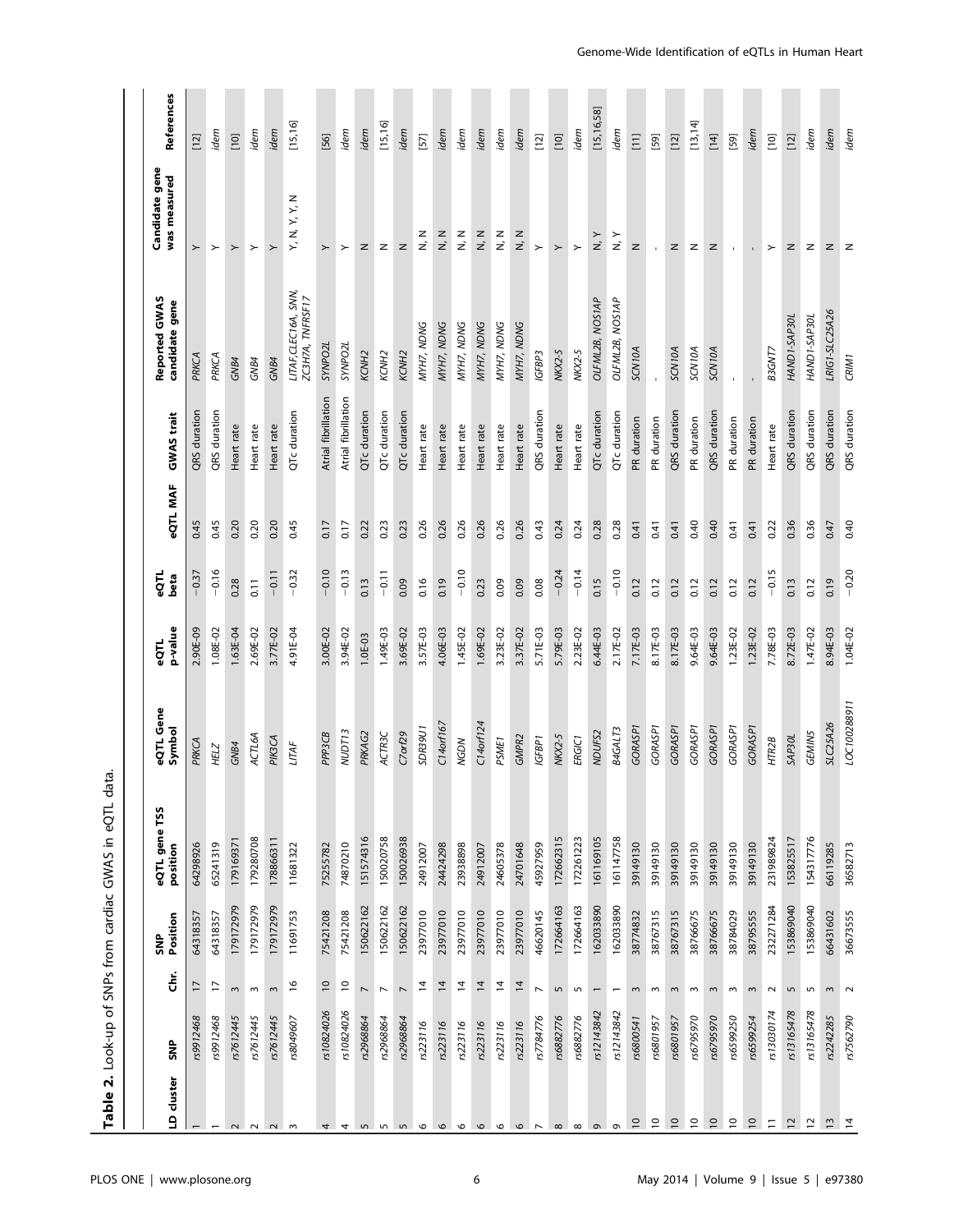| Table 2.        | Cont.                                  |                     |                           |                     |                 |              |          |                         |                                 |                                |             |
|-----------------|----------------------------------------|---------------------|---------------------------|---------------------|-----------------|--------------|----------|-------------------------|---------------------------------|--------------------------------|-------------|
| LD cluster      | š                                      | Position<br>š<br>ຮ້ | eQTL gene TSS<br>position | eQTL Gene<br>Symbol | p-value<br>eQTL | eQTL<br>beta | eQTL MAF | GWAS trait              | Reported GWAS<br>candidate gene | Candidate gene<br>was measured | References  |
| 15              | 17<br>rs2074518                        | 33324382            | 33307517                  | LIG3                | 1.1E-03         | 0.15         | 0.48     | QTc duration            | LIG3, RFFL                      | Χ'N                            | $[15]$      |
| $\frac{15}{2}$  | F<br>rs2074518                         | 33324382            | 34136459                  | TAF <sub>15</sub>   | 3.6E-02         | 0.14         | 0.48     | QTc duration            | LIG3, RFFL                      | ΧŹ                             | idem        |
| $\frac{5}{2}$   | $\overline{1}$<br>rs2074518            | 33324382            | 33885110                  | SLFN14              | 4.2E-02         | $-0.04$      | 0.48     | QTc duration            | LIG3, RFFL                      | Σ<br>Σ                         | idem        |
| $\frac{6}{2}$   | $\overline{\phantom{0}}$<br>rs13376333 | 154814353           | 153963239                 | RPS27               | 2.66E-02        | $-0.20$      | 0.31     | Atrial fibrillation     | KCNN3                           | $\succ$                        | $\boxed{8}$ |
| $\overline{16}$ | rs13376333                             | 154814353           | 153958806                 | RAB <sub>13</sub>   | 4.22E-02        | 0.09         | 0.31     | Atrial fibrillation     | KCNN3                           | $\succ$                        | idem        |
| $\overline{1}$  | $\sim$<br>rs7433723                    | 38784957            | 39149130                  | GORASP1             | 1.18E-02        | 0.12         | 0.42     | PR duration             |                                 | $\mathbf{r}$ .                 | $[59]$      |
| $18$            | $\sim$<br>rs3922844                    | 38624253            | 38537763                  | EXOG                | 1.34E-02        | 0.15         | 0.32     | PR duration             | <b>SCN5A</b>                    | $\succ$                        | idem        |
| $\overline{6}$  | $\overline{a}$<br>rs365990             | 23861811            | 23398661                  | <b>PRMT5</b>        | 1.49E-02        | $-0.09$      | 0.40     | Heart rate              | MYH6                            | $\succ$                        | [10, 14]    |
| $\overline{0}$  | $\overline{4}$<br>rs452036             | 23865885            | 23398661                  | <b>PRMT5</b>        | 1.49E-02        | $-0.09$      | 0.40     | Heart rate              | MYH6                            | $\succ$                        | $[57]$      |
| $\overline{0}$  | $\overline{4}$<br>rs365990             | 23861811            | 24711880                  | TINF <sub>2</sub>   | 1.81E-02        | $-0.13$      | 0.40     | Heart rate              | МҮНб                            | $\succ$                        | [10, 14]    |
| $\overline{0}$  | $\overline{4}$<br>rs365990             | 23861811            | 23340960                  | LRP10               | 2.22E-02        | $-0.07$      | 0.40     | Heart rate              | MYH6                            | $\succ$                        | idem        |
| $\overline{9}$  | $\overline{4}$<br>rs452036             | 23865885            | 23340960                  | LRP10               | 2.22E-02        | $-0.07$      | 0.40     | Heart rate              | МҮНб                            | $\succ$                        | $[57]$      |
| $\overline{1}$  | $\overline{4}$<br>rs365990             | 23861811            | 23526747                  | CDH24               | 2.70E-02        | $-0.09$      | 0.40     | Heart rate              | MYH6                            | $\succ$                        | [10, 14]    |
| $\overline{1}$  | $\overline{4}$<br>rs452036             | 23865885            | 23526747                  | CDH24               | 2.70E-02        | $-0.09$      | 0.40     | Heart rate              | MYH6                            | $\succ$                        | $[57]$      |
| 20              | $\overline{2}$<br>rs2824292            | 18787176            | 18985268                  | <b>BTG3</b>         | 1.96E-02        | $-0.19$      | 0.48     | Sudden cardiac<br>death | CXADR, BTG3                     | $\frac{1}{N}$                  | $\boxed{9}$ |
| $\overline{2}$  | $\overline{\phantom{0}}$<br>rs13245899 | 100497131           | 100797686                 | AP <sub>1S1</sub>   | 2.01E-02        | $-0.15$      | 0.18     | Heart rate              | ACHE                            | $\succ$                        | $[10]$      |
| $\overline{2}$  | $\overline{\phantom{a}}$<br>rs314370   | 100453208           | 99933688                  | PILRB               | 2.40E-02        | $-0.08$      | 0.17     | Heart rate              | <b>SLC12A9</b>                  | $\succ$                        | $[57]$      |
| $\overline{2}1$ | $\overline{ }$<br>rs13245899           | 100497131           | 99933688                  | PILRB               | 2.47E-02        | $-0.08$      | 0.18     | Heart rate              | ACHE                            | $\succ$                        | $[10]$      |
| $\overline{2}$  | $\overline{ }$<br>rs13245899           | 100497131           | 99717481                  | <b>TAF6</b>         | 4.12E-02        | $-0.13$      | 0.18     | Heart rate              | ACHE                            | $\succ$                        | idem        |
| $\overline{2}1$ | $\overline{\phantom{a}}$<br>rs314370   | 100453208           | 100797686                 | AP <sub>151</sub>   | 4.74E-02        | $-0.13$      | 0.17     | Heart rate              | <b>SLC12A9</b>                  | $\succ$                        | $[57]$      |
| 22              | $\circ$<br>rs1321311                   | 36622900            | 36164550                  | BRPF3               | 2.02E-02        | 0.10         | 0.28     | QRS duration            | CDKN1A                          | z                              | $[14]$      |
| 23              | $\overline{a}$<br>rs885389             | 131621762           | 131323819                 | STX2                | $1.1E-02$       | 0.09         | 0.35     | Heart rate              | <b>GPR133</b>                   | z                              | $[10]$      |
| 24              | $\overline{\phantom{0}}$<br>rs4657178  | 162210610           | 161520413                 | FCGR3A              | 2.44E-02        | $-0.10$      | 0.23     | QTc duration            | NOS <sub>1</sub> AP             | $\succ$                        | $[60]$      |
| 25              | $\overline{4}$<br>rs1152591            | 64680848            | 65569227                  | MAX                 | 2.50E-02        | 0.14         | 0.49     | Atrial fibrillation     | SYNE2                           | $\mathbb Z$                    | $[56]$      |
| 26              | $\overline{12}$<br>rs7980799           | 33576990            | 34175216                  | ALG10               | 2.63E-02        | $-0.06$      | 0.43     | Heart rate              | SYT10                           | $\succ$                        | $[10]$      |
| $\overline{27}$ | $\overline{\phantom{a}}$<br>rs4725982  | 150637863           | 150020296                 | LRRC61              | 2.78E-02        | $-0.07$      | 0.24     | QTc duration            | KCNH <sub>2</sub>               | z                              | [15, 16]    |
| 27              | $\overline{\phantom{a}}$<br>rs4725982  | 150637863           | 151038847                 | NUB <sub>1</sub>    | 4.88E-02        | 0.06         | 0.24     | QTc duration            | KCNH <sub>2</sub>               | $\mathsf{z}$                   | idem        |
| 28              | $\overline{2}1$<br>rs727957            | 35880072            | 34915198                  | GART                | 3.39E-02        | 0.13         | 0.17     | QTc duration            | KCNE <sub>1</sub>               | $\rightarrow$                  | $[14]$      |
| 29              | 4<br>rs12498374                        | 111584419           | 110481355                 | CCDC109B            | 4.54E-02        | $-0.21$      | 0.23     | Atrial fibrillation     |                                 |                                | $[61]$      |
| $\sqrt{2}$      | $\Xi$<br>rs7312625                     | 114799974           | 114846000                 | LOC255480           | 4.88E-02        | $-0.05$      | 0.26     | PR duration             | TBX5                            | $\succ$                        | $[59]$      |
| $\overline{3}$  | $\overline{c}$<br>rs826838             | 39106731            | 39299420                  | CPNE8               | 1.3E-02         | 0.14         | 0.42     | Heart rate              | CPNE8                           | $\succ$                        | $[10]$      |
| $\overline{5}$  | $\overline{\phantom{a}}$<br>rs826838   | 39106731            | 39837192                  | KIF21A              | 3.8E-02         | $-0.09$      | 0.422481 | Heart rate              | CPNE8                           | $\succ$                        | idem        |
| 32              | 20<br>rs6127471                        | 36844038            | 37434348                  | PPP1R16B            | 3.3E-02         | 0.16         | 0.46     | Heart rate              | <b>KIAA1755</b>                 | z                              | idem        |
| 33              | $\overline{a}$<br>rs2067615            | 107149422           | 107168399                 | <b>RIC8B</b>        | 4.8E-02         | 0.09         | 0.47     | Heart rate              | RFX4                            | $\rightarrow$                  | idem        |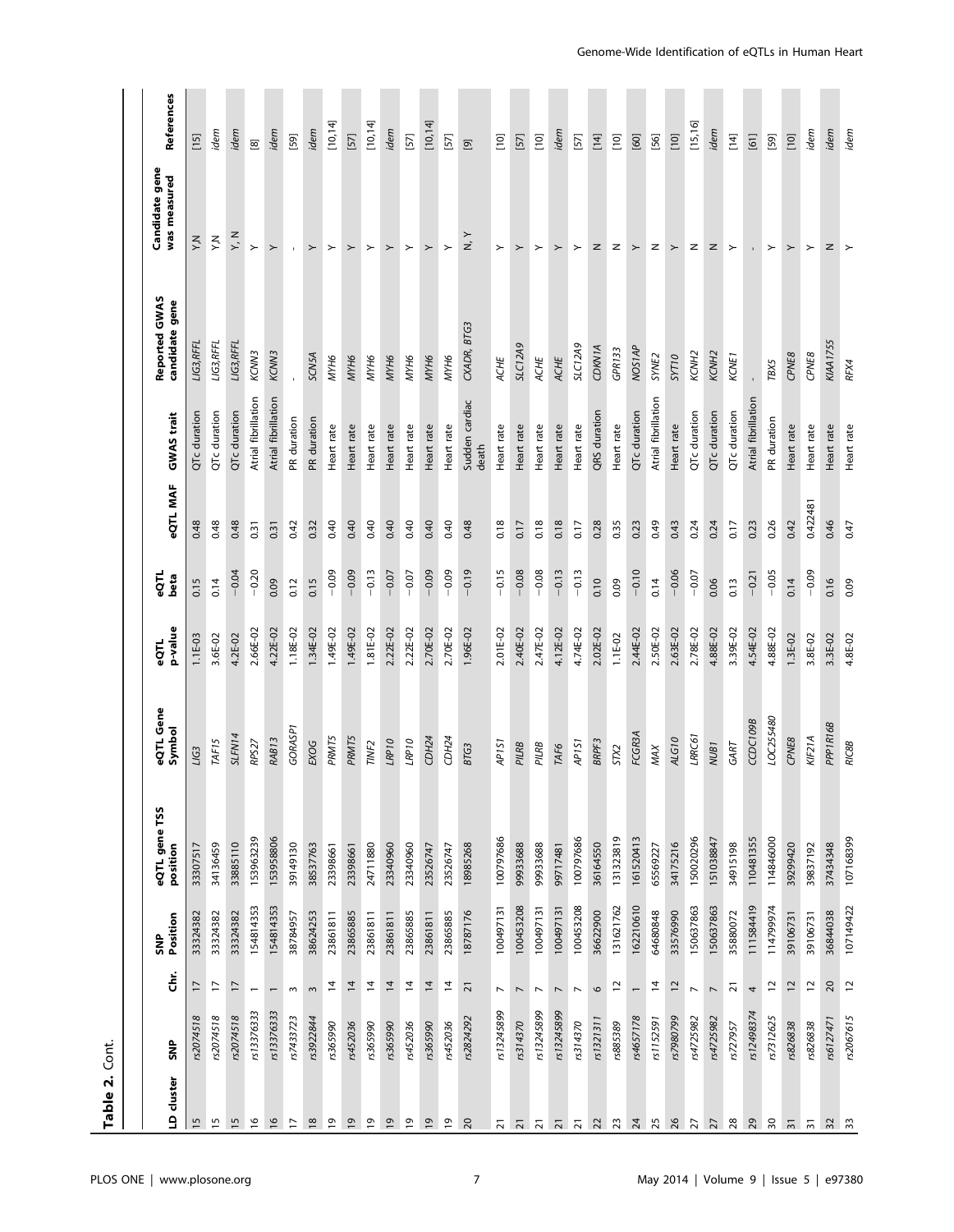| D cluster SNP |           | Chr. Position<br>ទី<br>ទី | <b>QTL</b> gene TSS<br>osition | eQTL Gene<br>jymbol | p-value<br>ΞŐ | έğ<br>beta             | eQTL MAF GWAS trait | <b>Reported GWAS</b><br>candidate gene                                                                                                                                                                                               | was measured<br>Candidate gene | References |
|---------------|-----------|---------------------------|--------------------------------|---------------------|---------------|------------------------|---------------------|--------------------------------------------------------------------------------------------------------------------------------------------------------------------------------------------------------------------------------------|--------------------------------|------------|
|               | rs4074536 |                           | 116310967 115632121            | TSPAN2              |               | $1.05E-0.2$ -0.08 0.28 | QRS duration CASQ2  |                                                                                                                                                                                                                                      |                                | $[12]$     |
|               |           |                           |                                |                     |               |                        |                     | $\alpha$ eQTL effects of reported cardiac electric trait related GWAS SNPs. Only GWAS SNPs reaching genome-wide significance as stated in the original studies (p-value =S1x10 $^{-9}$ ) and with nominal eQTL association (p=S0.05) |                                |            |

 $\overline{1}$ are reported. This resulted in 34 independent loci. PRKCA (199972468, QRS duration) reaches genome wide significance (4×10 <sup>e</sup>, represented in bold in table). The beta is defined as the effect size per copy of the minor al  $\triangleq$ °s, linkage disequilibrium, TSS = transcription start site, Chr. = chromosome, Y = yes, N = no.  $\bar{\rm H}$  $=$  chromosome,  $Y = \text{ves, N}$ disequilibrium, TSS = transcription start site, Chr. doi:10.1371/journal.pone.0097380.t002 doi:10.1371/journal.pone.0097380.t002 linkage

Genome-Wide Identification of eQTLs in Human Heart

in Table 2 must take these considerations into account. Additionally, the single trans eQTL we identified is likely a false discovery and will require further investigation.

Our study was conducted in left ventricular myocardium. However, it is well known that different cardiac compartments such as the atria or the specialized conduction system display different gene expression patterns [38,39,40,41] and eQTL effects might thus differ across cardiac compartments. Furthermore, we have no information relating to cardiac traits such as ECG indices in the 129 individuals from whom the left ventricular samples were obtained; we were therefore unable to correlate gene expression with cardiac traits in these individuals [23,42].

In summary, we here provide the first eQTL map of human left ventricular myocardium that will enable systems genetics approaches in the study of cardiac traits.

# Materials and Methods

#### Ethics statement

Investigations using the human ventricular samples conformed to the principles outlined in the Helsinki Declaration of the World Medical Association. The ethical review boards of University of Szeged (Ethical Review Board of the University of Szeged Medical Center; Szeged, Hungary), Vanderbilt University (Institutional Review Board of Vanderbilt University School of Medicine; Nashville, USA), University of Miami (Institutional Review Board of the University of Miami School of Medicine; Miami, USA), and the University of Sydney (Human Research Ethics Committee (HREC); Sydney, Australia) approved procurement and handling of the human cardiac material. Written informed consent from the donor or the next of kin was obtained for use of this sample in research. All data was analyzed anonymously.

# Sample collection

Left ventricular samples were obtained from 180 non-diseased human hearts of unrelated organ donors whose hearts were explanted to obtain pulmonary and aortic valves for transplant or valve replacement surgery or explanted for transplantation but not used due to logistical reasons. The tissues were ascertained at the University of Szeged (Hungary;  $n = 79$ ), Vanderbilt University (Nashville, USA;  $n = 46$ ), University of Miami (USA;  $n = 30$ ), and the University of Sydney (Australia;  $n = 25$ ) and assumed to consist mainly of subjects of Western European descent based on selfreported ethnicity. The Vanderbilt samples were procured with the assistance of the National Disease Research Interchange (Philadelphia, PA).

#### Generation and processing of gene expression data

Total RNA was extracted from the human left ventricular heart samples using the *mir*Vana miRNA isolation kit (Ambion) at the AMC, Amsterdam, The Netherlands. Sample processing order was randomized. RNA quality was assessed by Agilent Bioanalyzer  $(\text{minimum} \quad \text{RIN} = 7)$  and spectrophotometry  $(\text{minimum} \quad \text{RIN} = 7)$ 260 nm:280 nm = 1.8). The Illumina TotalPrep-96 RNA Amplification Kit was used to generate cRNA starting from 200 ng total RNA. Genome-wide gene expression data was generated using Illumina HumanHT-12 v4 BeadArrays, containing 47,231 probes representing 28,688 RefSeq annotated transcripts (ServiceXS, Leiden, The Netherlands), following the instructions of the manufacturer.

Raw expression data were imported into the Illumina Bead-Studio and summarized at probe-level for each sample without normalization or background correction. The summarized data were subsequently imported into R (version 2.15.3) [43] using the

Table 2. Cont.

Table 2. Cont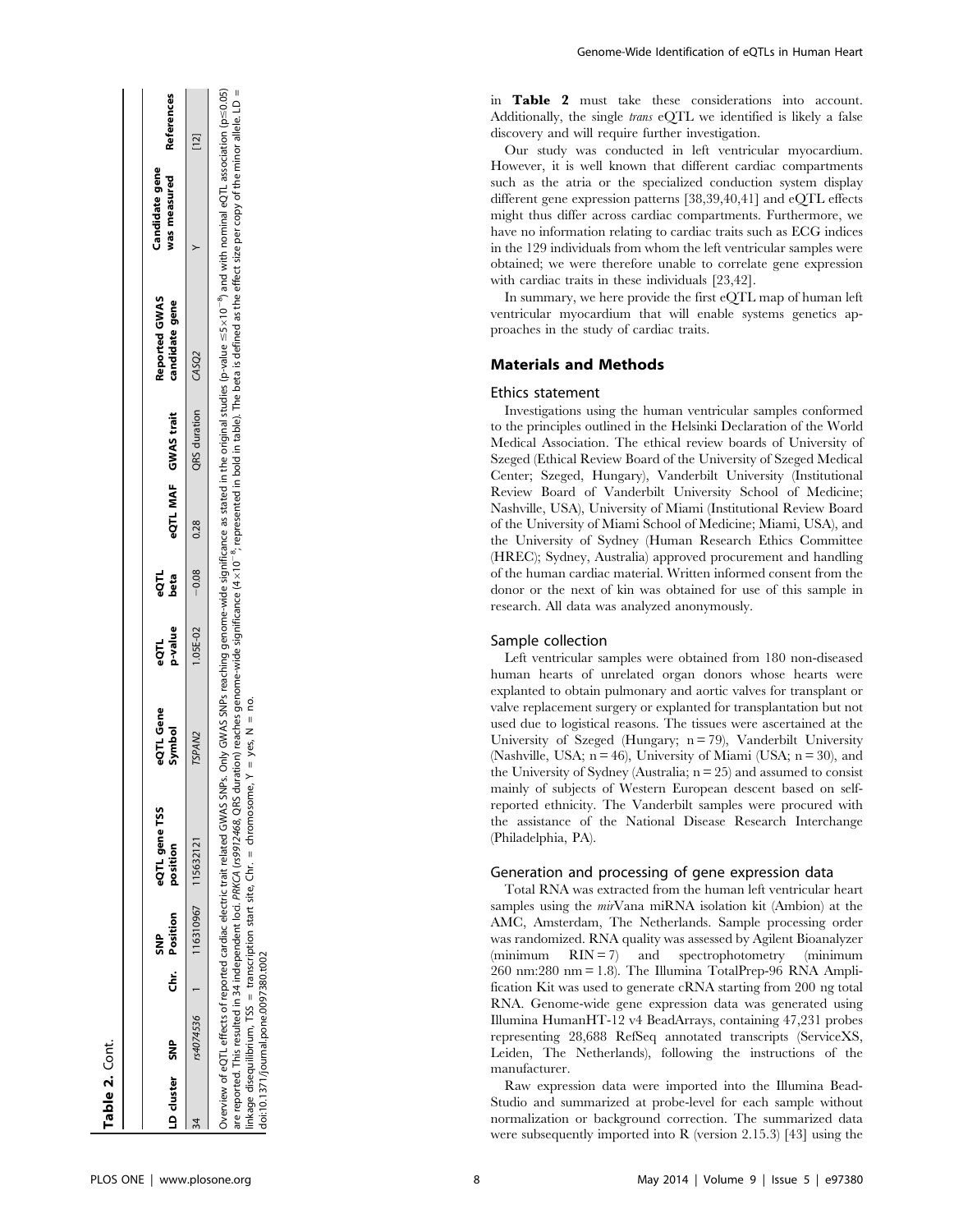beadarray package [44]. Quality control was performed using the ArrayQualityMetrics package in R [45]. Samples displaying transcriptional stratification using hierarchical clustering were omitted from the analysis. The summarized data of the 162 remaining samples was background corrected and quantile normalized using the neqc algorithm [46] across all samples. The neqc algorithm is the current standard data-preprocessing method for Illumina gene expression BeadArrays [47], and has been applied in eQTL studies with comparable sample size [29,30].

Probes containing common SNPs (HAPMAP Phase III release 2) [27,29] and probes whose sequence did not align or aligned ambiguously to the human reference genome (HG19), according to up-to-date Illumina HumanHT-12 v4.0 BeadArray annotation available from the Bioconductor project, were left out of the analysis. Additionally, probes with median expression levels below a study specific threshold (the median expression levels of Y chromosome transcripts in the female subjects of the sample population) were not considered for subsequent analyses.

#### Genotyping and genotype imputation

DNA was extracted for genotyping from 162 heart samples that passed the gene expression analysis quality control criteria (see above) at the AMC, Amsterdam, The Netherlands. Genome-wide SNP genotyping was carried out using Illumina HumanOmniExpress Beadchips interrogating 733,202 genetic markers (Genome Analysis Center, Helmholtz Zentrum München, Germany). A total of 8 samples had sample quality issues (and were not hybridized) or failed hybridization, leaving genotype data for 154 samples. Quality control was performed in the GenABEL [48] package in R using default settings. Samples with low call rate  $\leq$ 95%), extreme heterozygosity (FDR 1%) or high proportion of alleles identical-by-state  $(>95%)$  were removed. Additionally, any remaining samples showing genetic stratification through Manhattan distance hierarchical clustering (using the *popgen* [49] package in R), and confirmed with principal component analysis [48], were not considered (Figure S1).

Power calculations were performed (with a fixed FDR of 0.05) to assess the influence of MAF on power in relation to observed gene expression fold changes. Based on these results, a MAF threshold of  $0.15$  was chosen to ensure sufficient power to detect  $cis$ eQTLs within a broad range of effect sizes (Figure S2). Additionally, assuming Hardy-Weinberg equilibrium, a MAF of 0.15 or higher yields an expected number of three individuals homozygous for the minor allele, which we considered the minimum for fitting a meaningful additive genetic model.

Imputation was performed using the MACH software [50] and the HAPMAP Phase III data. Only SNPs imputed with sufficient confidence were considered, using the estimate of the squared correlation between imputed and true genotypes. By setting the cut-off at 0.30, most of the poorly imputed SNPs are filtered out, compared to only a small number  $\leq 1\%$  of well imputed SNPs [51].

#### eQTL statistical analysis

After pre-processing and stringent quality control of gene expression and genotypic data as described above, a total of 129 heart samples were used in eQTL analysis. Each transcript was tested for association with SNP genotypes genome-wide using linear modeling (assuming an additive genetic model), taking age, gender and tissue collection center as covariates, using the GenABEL package [48] in R. Correction for multiple testing was performed on the complete set of  $\alpha$  eQTL p-values in the *qualue* package in R [52]. A q-value (FDR)  $\leq 0.05$  was considered significant for *cis* eQTLs, corresponding to a p-value of

 $2.82 \times 10^{-5}$ . *Cis* relations were defined as those within 1 Mb of a transcription start site (TSS), in accordance with previous reports demonstrating that over 90% of cis SNPs are situated within 100 Kb of a TSS [26,27,29,47,53]. SNPs with an LD  $\mathbb{R}^2$  of larger than 0.6 were considered dependent and LD-pruned into clusters (LD clusters), in accordance with previous studies [23,29,30]. For *trans* eQTLs, only results with a p-value  $\langle 5 \times 10^{-8} \rangle$  were considered (corresponding to a target  $\alpha$  (or p value) of 0.05 with a Bonferroni correction for 1 million independent tests [54,55]). Correction for multiple testing was done by using a step-up Benjamini & Hochberg procedure on all p-values  $\leq 5 \times 10^{-8}$ , and a q-value (FDR)  $\leq 0.05$  was considered genome-wide significant for *trans* eQTLs, corresponding to a p-value of  $2.12 \times 10^{-1}$ 

# eQTL biological interpretation and candidate gene prioritization

To prioritize candidate genes for further studies, additional data sources were integrated. Additional trait and disease associated SNPs were extracted from PubMed [\(www.ncbi.nlm.nih.gov/](www.ncbi.nlm.nih.gov/pubmed) [pubmed;](www.ncbi.nlm.nih.gov/pubmed) search terms: 'GWAS' AND 'cardiac', 'atrial fibrillation', 'sudden cardiac death', 'ECG [electrocardiographic]', 'PR interval', 'QRS', 'QT', 'repolarization'), the NHGRI catalog of published GWAS ([http://www.genome.gov/gwastudies/\)](http://www.genome.gov/gwastudies/), and GWAS central ([https://www.gwascentral.org\)](https://www.gwascentral.org) on January 8, 2013. Analyses were restricted to samples of European ancestry. Results were classified into six categories: sudden cardiac death, atrial fibrillation, heart rate, PR duration, QRS duration and QTc duration. Next, each GWAS SNP passing genome-wide significance in the respective study  $(5\times10^{-8})$ , a target  $\alpha$  of 0.05 with a Bonferroni correction for 1 million independent tests) was tested for association with expression of all 18,402 measured transcripts. To determine the number of independent loci, LD-pruning was performed by merging all GWAS SNPs with LD  $r^2 > 0.6$ (HAPMAP R22 and HAPMAP Phase III). The p-value threshold for significant eQTL effects was set at  $4\times10^{-8}$ , a target  $\alpha$  of 0.05 with a Bonferroni correction for 1,177,728 tests (64 independent loci  $\times$ 18,402 transcripts).

To quantify the enrichment of eQTLs among the cardiac trait GWAS SNPs, we generated 100,000 randomized independent SNP sets of the same size as the number of independent GWAS loci, and with corresponding MAF distribution and proximity to genes. The number of nominally significant eQTL associations for the original independent GWAS loci is referred to as Q. Next, for each random set  $S_i$ , we determined the number of eQTLs at nominal significance ( $p \le 0.05$ ), referred to as  $Q_i$ . The simulations yielded a fold-enrichment score, calculated as the average over all random sets of the ratio between Q and Q<sub>i</sub>, and an empirical pvalue, calculated as the proportion of simulations in which the number of eQTLs exceeds the number of nominally significant eQTL associations in the original independent GWAS loci.

#### Public access to microarray data

The microarray genotyping and gene expression data of the study have been deposited online at the Gene Expression Omnibus (GEO), with accession number GSE55232.

### Supporting Information

Figure S1 Manhattan distance hierarchical clustering dendogram of 154 genotyped subjects. Manhattan distance hierarchical clustering revealed several genotypic outliers. The clustering was repeated using principal component analysis, identifying the same groups of outliers.

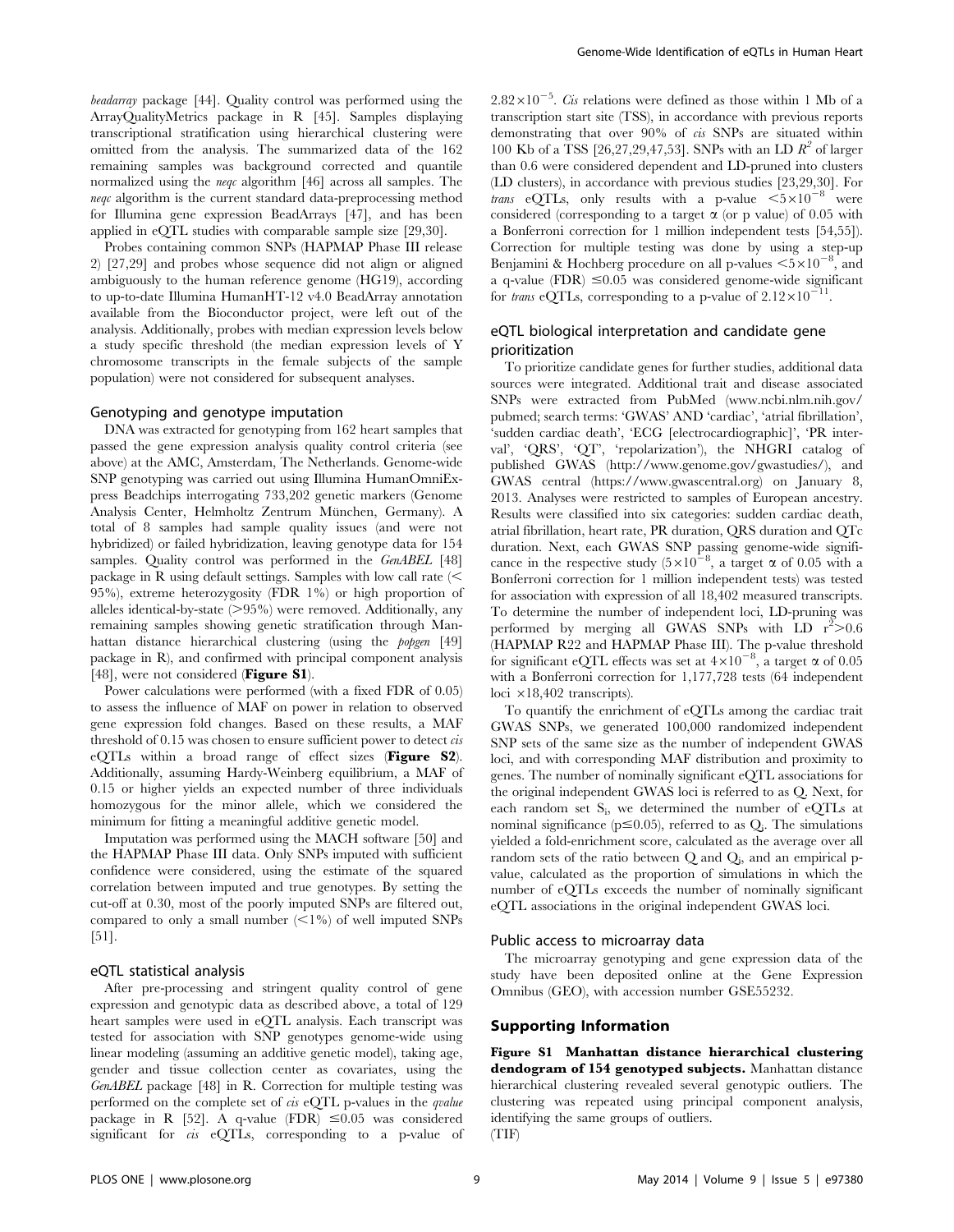Figure S2 Results of eQTL power analyses in relation to MAF and gene expression fold change. eQTL power analyses were performed for different minimum minor allele frequencies (0.05, 0.10, 0.15, 0.20, 0.30 and 0.40). The gene expression fold change is defined as  $log<sub>2</sub>$  difference in gene expression observed per copy of the minor allele. In each analysis, for each log<sub>2</sub> fold change X, all eQTLs with an absolute log<sub>2</sub> fold change larger than X were considered, and the power was calculated as the percentage of those eQTLs for which the null hypothesis is rejected at FDR  $\leq 0.05$ .

(TIF)

Table S1 Table of all significant eQTLs. This table contains the complete results for all significant non-diseased human heart eQTLs (FDR  $\leq$ 0.05). It contains for each SNPtranscript pair the SNP ID, gene or transcript IDs (HGNC, Entrez Gene, RefSeq), genomic locations, minor and major allele, minor

#### References

- 1. Jouven X, Desnos M, Guerot C, Ducimetiere P (1999) Predicting sudden death in the population: the Paris Prospective Study I. Circulation 99: 1978–1983.
- 2. Friedlander Y, Siscovick DS, Weinmann S, Austin MA, Psaty BM, et al. (1998) Family history as a risk factor for primary cardiac arrest. Circulation 97: 155– 160.
- 3. Kolder IC, Tanck MW, Bezzina CR (2012) Common genetic variation modulating cardiac ECG parameters and susceptibility to sudden cardiac death. Journal of molecular and cellular cardiology 52: 620–629.
- 4. Dekker LRC, Bezzina CR, Henriques JPS, Tanck MW, Koch KT, et al. (2006) Familial sudden death is an important risk factor for primary ventricular fibrillation: a case-control study in acute myocardial infarction patients. Circulation 114: 1140–1145.
- 5. Lubitz SA, Yin X, Fontes JoD, Magnani JW, Rienstra M, et al. (2010) Association between familial atrial fibrillation and risk of new-onset atrial fibrillation. JAMA : the journal of the American Medical Association 304: 2263– 2269
- 6. Myers RH, Kiely DK, Cupples LA, Kannel WB (1990) Parental history is an independent risk factor for coronary artery disease: the Framingham Study. American heart journal 120: 963–969.
- 7. Hawe E, Talmud PJ, Miller GJ, Humphries SE (2003) Family history is a coronary heart disease risk factor in the Second Northwick Park Heart Study. Annals of human genetics 67: 97–106.
- 8. Ellinor PT, Lunetta KL, Glazer NL, Pfeufer A, Alonso A, et al. (2010) Common variants in KCNN3 are associated with lone atrial fibrillation. Nat Genet 42: 240–244.
- 9. Bezzina CR, Pazoki R, Bardai A, Marsman RF, de Jong JS, et al. (2010) Genome-wide association study identifies a susceptibility locus at 21q21 for ventricular fibrillation in acute myocardial infarction. Nat Genet 42: 688–691.
- 10. den Hoed M, Eijgelsheim M, Esko T, Brundel BJ, Peal DS, et al. (2013) Identification of heart rate-associated loci and their effects on cardiac conduction and rhythm disorders. Nat Genet 45: 621–631.
- 11. Pfeufer A, van Noord C, Marciante KD, Arking DE, Larson MG, et al. (2010) Genome-wide association study of PR interval. Nat Genet 42: 153–159.
- 12. Sotoodehnia N, Isaacs A, de Bakker PI, Dorr M, Newton-Cheh C, et al. (2010) Common variants in 22 loci are associated with QRS duration and cardiac ventricular conduction. Nat Genet 42: 1068–1076.
- 13. Chambers JC, Zhao J, Terracciano CM, Bezzina CR, Zhang W, et al. (2010) Genetic variation in SCN10A influences cardiac conduction. Nat Genet 42: 149–152.
- 14. Holm H, Gudbjartsson DF, Arnar DO, Thorleifsson G, Thorgeirsson G, et al. (2010) Several common variants modulate heart rate, PR interval and QRS duration. Nat Genet 42: 117–122.
- 15. Newton-Cheh C, Eijgelsheim M, Rice KM, de Bakker PI, Yin X, et al. (2009) Common variants at ten loci influence QT interval duration in the QTGEN Study. Nat Genet 41: 399–406.
- 16. Pfeufer A, Sanna S, Arking DE, Muller M, Gateva V, et al. (2009) Common variants at ten loci modulate the QT interval duration in the QTSCD Study. Nat Genet 41: 407–414.
- 17. Cookson W, Liang L, Abecasis G, Moffatt M, Lathrop M (2009) Mapping complex disease traits with global gene expression. Nature reviews Genetics 10: 184–194.
- 18. Nicolae DL, Gamazon E, Zhang W, Duan S, Dolan ME, et al. (2010) Traitassociated SNPs are more likely to be eQTLs: annotation to enhance discovery from GWAS. PLoS genetics 6: e1000888.
- 19. Musunuru K, Strong A, Frank-Kamenetsky M, Lee NE, Ahfeldt T, et al. (2010) From noncoding variant to phenotype via SORT1 at the 1p13 cholesterol locus. Nature 466: 714–719.

allele frequency, beta (effect size per copy of the minor allele), pvalue and distance between SNP and gene. The table is sorted on HGNC official gene symbol.

(XLS)

## Acknowledgments

The authors are grateful to Michael Tanck for helpful discussion and advice on the statistical analysis of the genotyping data, and to Dr. Jolanda van der Velden for her help in acquisition of cardiac samples.

## Author Contributions

Conceived and designed the experiments: TTK MEA CRB. Performed the experiments: TTK MLW. Analyzed the data: MEA PDM. Contributed reagents/materials/analysis tools: SL TZ CQS IB CdR NHB ALG AV RFM. Wrote the paper: TTK MEA CRB EML.

- 20. Visel A, Zhu Y, May D, Afzal V, Gong E, et al. (2010) Targeted deletion of the 9p21 non-coding coronary artery disease risk interval in mice. Nature 464: 409– 412.
- 21. Pittman AM, Naranjo S, Jalava SE, Twiss P, Ma Y, et al. (2010) Allelic variation at the 8q23.3 colorectal cancer risk locus functions as a cis-acting regulator of EIF3H. PLoS genetics 6: e1001126.
- 22. Zou F, Chai HS, Younkin CS, Allen M, Crook J, et al. (2012) Brain expression genome-wide association study (eGWAS) identifies human disease-associated variants. PLoS genetics 8: e1002707.
- 23. Hernandez DG, Nalls MA, Moore M, Chong S, Dillman A, et al. (2012) Integration of GWAS SNPs and tissue specific expression profiling reveal discrete eQTLs for human traits in blood and brain. Neurobiol Dis 47: 20–28.
- 24. Fu J, Wolfs MGM, Deelen P, Westra H-J, Fehrmann RSN, et al. (2012) Unraveling the regulatory mechanisms underlying tissue-dependent genetic variation of gene expression. PLoS genetics 8: e1002431.
- 25. Schadt EE, Molony C, Chudin E, Hao K, Yang X, et al. (2008) Mapping the genetic architecture of gene expression in human liver. PLoS Biol 6: e107.
- 26. Mehta D, Heim K, Herder C, Carstensen M, Eckstein G, et al. (2013) Impact of common regulatory single-nucleotide variants on gene expression profiles in whole blood. European journal of human genetics : EJHG 21: 48–54.
- 27. Dubois PCA, Trynka G, Franke L, Hunt KA, Romanos J, et al. (2010) Multiple common variants for celiac disease influencing immune gene expression. Nature genetics 42: 295–302.
- 28. Rotival M, Zeller T, Wild PS, Maouche S, Szymczak S, et al. (2011) Integrating genome-wide genetic variations and monocyte expression data reveals transregulated gene modules in humans. PLoS genetics 7: e1002367.
- 29. Grundberg E, Small KS, Hedman ÃsK, Nica AC, Buil A, et al. (2012) Mapping cis- and trans-regulatory effects across multiple tissues in twins. Nature genetics 44: 1084–1089.
- 30. Nica AC, Parts L, Glass D, Nisbet J, Barrett A, et al. (2011) The architecture of gene regulatory variation across multiple human tissues: the MuTHER study. PLoS genetics 7: e1002003.
- 31. Petretto E, Mangion J, Dickens NJ, Cook SA, Kumaran MK, et al. (2006) Heritability and tissue specificity of expression quantitative trait loci. PLoS genetics 2: e172.
- 32. Grundberg E, Kwan T, Ge B, Lam KC, Koka V, et al. (2009) Population genomics in a disease targeted primary cell model. Genome research 19: 1942– 1952.
- 33. Kooij V, Boontje N, Zaremba R, Jaquet K, dos Remedios C, et al. (2010) Protein kinase C alpha and epsilon phosphorylation of troponin and myosin binding protein C reduce Ca2+ sensitivity in human myocardium. Basic research in cardiology 105: 289–300.
- 34. Owen SA, Hider SL, Martin P, Bruce IN, Barton A, et al. (2013) Genetic polymorphisms in key methotrexate pathway genes are associated with response to treatment in rheumatoid arthritis patients. Pharmacogenomics J 13: 227–234.
- 35. Wessels JA, de Vries-Bouwstra JK, Heijmans BT, Slagboom PE, Goekoop-Ruiterman YP, et al. (2006) Efficacy and toxicity of methotrexate in early rheumatoid arthritis are associated with single-nucleotide polymorphisms in genes coding for folate pathway enzymes. Arthritis and rheumatism 54: 1087– 1095.
- 36. Brown CD, Mangravite LM, Engelhardt BE (2013) Integrative modeling of eQTLs and cis-regulatory elements suggests mechanisms underlying cell type specificity of eQTLs. PLoS genetics 9: e1003649.
- 37. May D, Blow MJ, Kaplan T, McCulley DJ, Jensen BC, et al. (2012) Large-scale discovery of enhancers from human heart tissue. Nat Genet 44: 89–93.
- 38. Gaborit N, Le Bouter S, Szuts V, Varro A, Escande D, et al. (2007) Regional and tissue specific transcript signatures of ion channel genes in the non-diseased human heart. The Journal of physiology 582: 675–693.